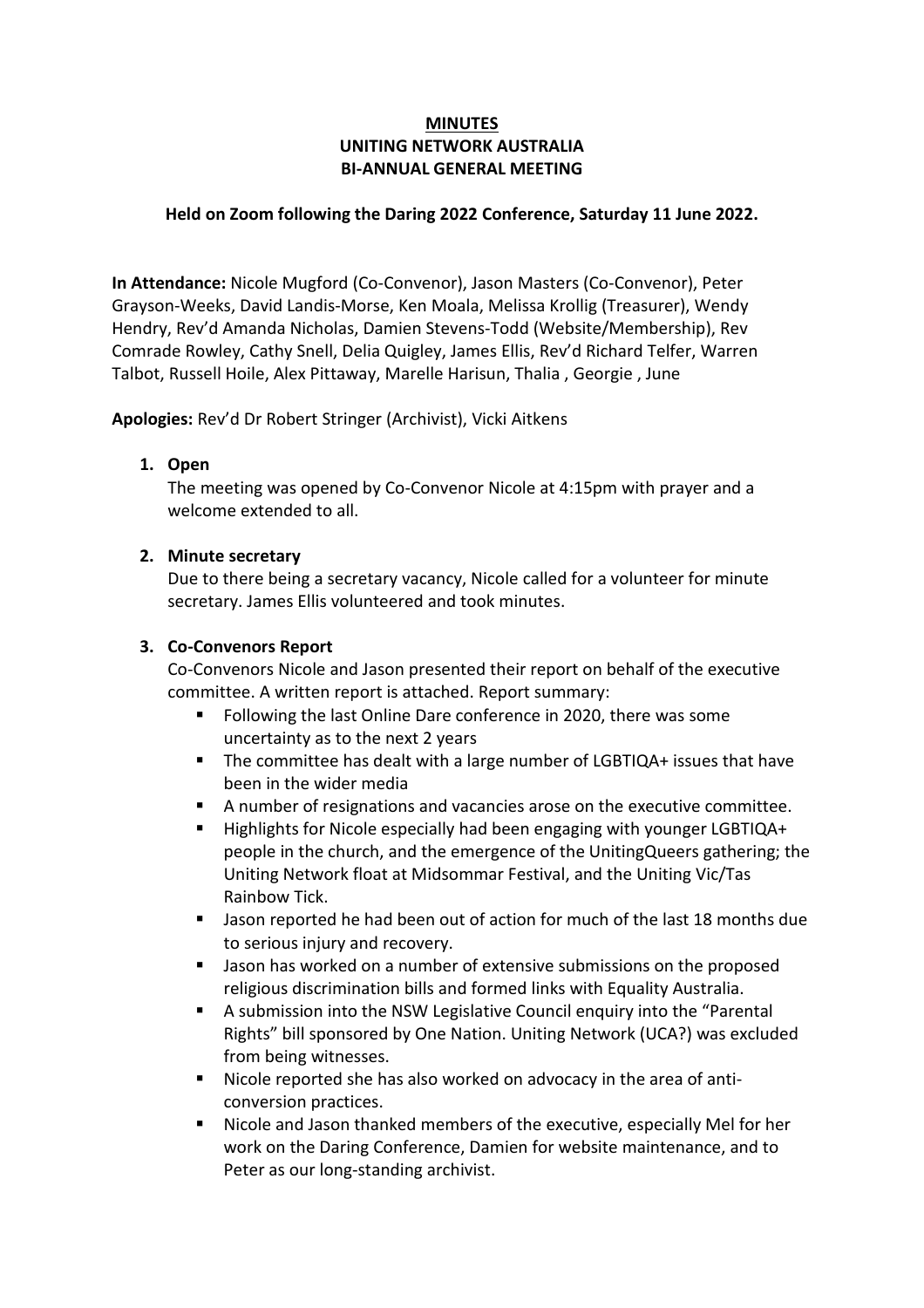The report was received by consensus.

# **4. Treasurer's Report**

Treasurer, Melissa, presented the treasurer's report. Current figures reported as: Balance: \$6,642.23 (from \$4,824.09) Costs of the conference still to be finalised. A reminder to pay for your membership fees ASAP. The report was received by consensus.

# **5. Election of the National Executive Committee**

Co-Convenor Nicole, who was not seeking to serve on the incoming executive committee, ran the election with the following results:

- Co-Convenors: Rev'd Amanda Nicholas & Jason Masters
- **Secretary: James Ellis**
- **Treasurer: Melissa Krollig**
- Webmaster: Damien Stevens-Todd
- **Archivist: Rev'd Dr Robert Stringer**
- Synod based Members:
	- o NSW/ACT Synod: Delia Quigley (ACT); Cathy Snell (NSW)
	- o Queensland: Ken Moala
	- o Vic/Tas: Elliot Nicholas (Victoria); Peter Grayson-Weeks (Tas)
	- o Northern Synod: Vicki Aitken
	- o SA: To be filled
	- o WA: Wendy Hendry
- Open and Affirming Congregations Lead: David Landis-Morse

#### **6. Venue for Daring 2024**

James Ellis and Delia Quigley invited the meeting to consider Canberra as the location for the next conference. This was supported by members present. To be discussed further and planned by the incoming executive committee.

# **7. Close**

Nicole thanked those who had attended and particularly thanked the outgoing committee members. Nicole was likewise thanked by those present for the hard work she had done during her term as Co-Convenor.

There being no further business, the meeting was closed at 5:15pm.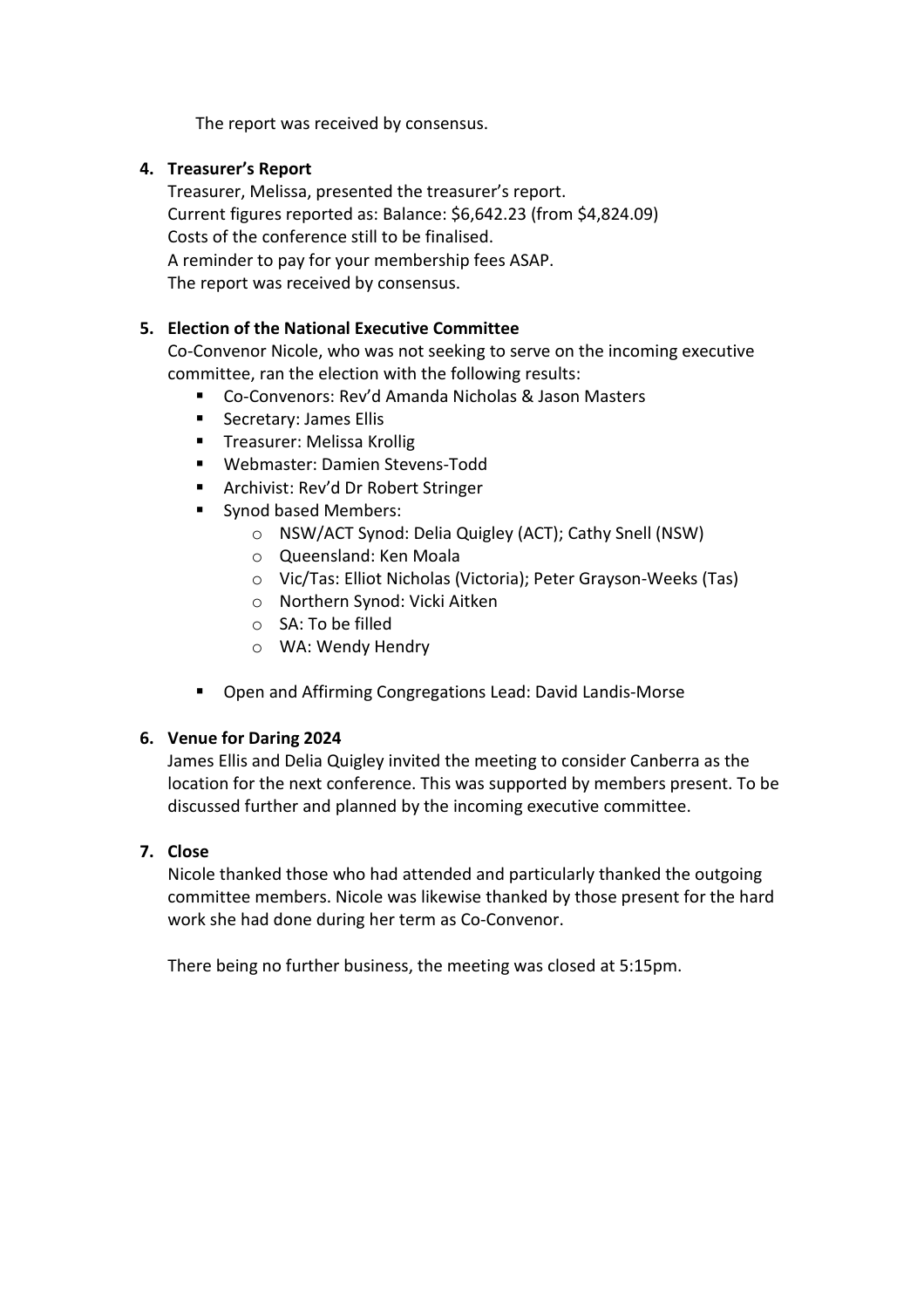# Appendix 1

## **UNA Co-convenors report**

When we last met for our bi-annual general meeting, we had just finished an online Daring conference, the first time we had attempted that and we were still trying to get our heads around what Covid was like and had no idea how long it would go for. Like everything in our world, the last two years has been shifting, unpredictable, online, and with the need to pivot and adapt quickly. It has been a difficult couple of years. No less difficult by the huge amount of LGBTQIA+ issues that have been put into the media and on the political agenda.

The Uniting Network Executive has had many vacancies over the last two years, Jenski step out of the co-convenor role and Nicole stepped into, Warren our long time secretary retired from the role which was very much deserved, and unfortunately we have been unable to get that filled, so Nicole also stepped up where she could and other roles and tasks were left unattended in the chaos of life, pandemic and prioritising.

Nicole's personal decisions to join the Uniting Network Executive was because she wanted to help resource and connect younger people. It has been recognised that that UNA has not been connecting wells with the next generation of younger people and Nicole was actively seeking to address this issues. She created spaces that look different to that which currently exists in UNA. There are exceptions to that of course, but in general, most younger people haven't felt engaged or connected with the work of UNA. Seeking to address this, she created a new space that has connected younger people from across the country, with other 50 people aged 18-40 connected digitally in community, this is the next generation of young leaders and ministers within the church. This has created a model that will provide useful input into the broader Uniting Church in the new COVID+ digital age and also what does it mean around supervision and pastoral oversight of such communities, not only in our context, but as other communities emerge using this as a starting model.

She has organised a Uniting Church marching group over the last 2 years at Midsumma in Melbourne, joining with Uniting and it has been a rich connection to start conversations. Nicole was also invited to meet with the Uniting VicTas LGBTQIA Advocacy group, led by Kaye, it was a good opportunity to hear about their work in rainbow accreditation and to share with them.

In Nicole's role as co-convenor, she as have felt supported and have regularly engaged with the UCA and particularly the assembly officers, who have sent on resources, opportunities and connections when they come across, including speaking with the President, General Secretary and Assembly Resourcing Unit to help build bridges with Uniting Network. Nicole believe it is vital for the executive to continue to connect with the UCA and offer insight and seek guidance where appropriate.

For Jason, the last two years has been personally difficult on March 23, 2020, the first day of the NSW lockdown, in his one hour out to exercise, whilst walking, he has a walking accident, that lead to a trip by ambulance to Royal North Shore Hospital, 6 operations on his shoulder leaving him with a permanent disability in his left arm, other non operative procedures that had him in ICU for several days, complications that had him hospital twice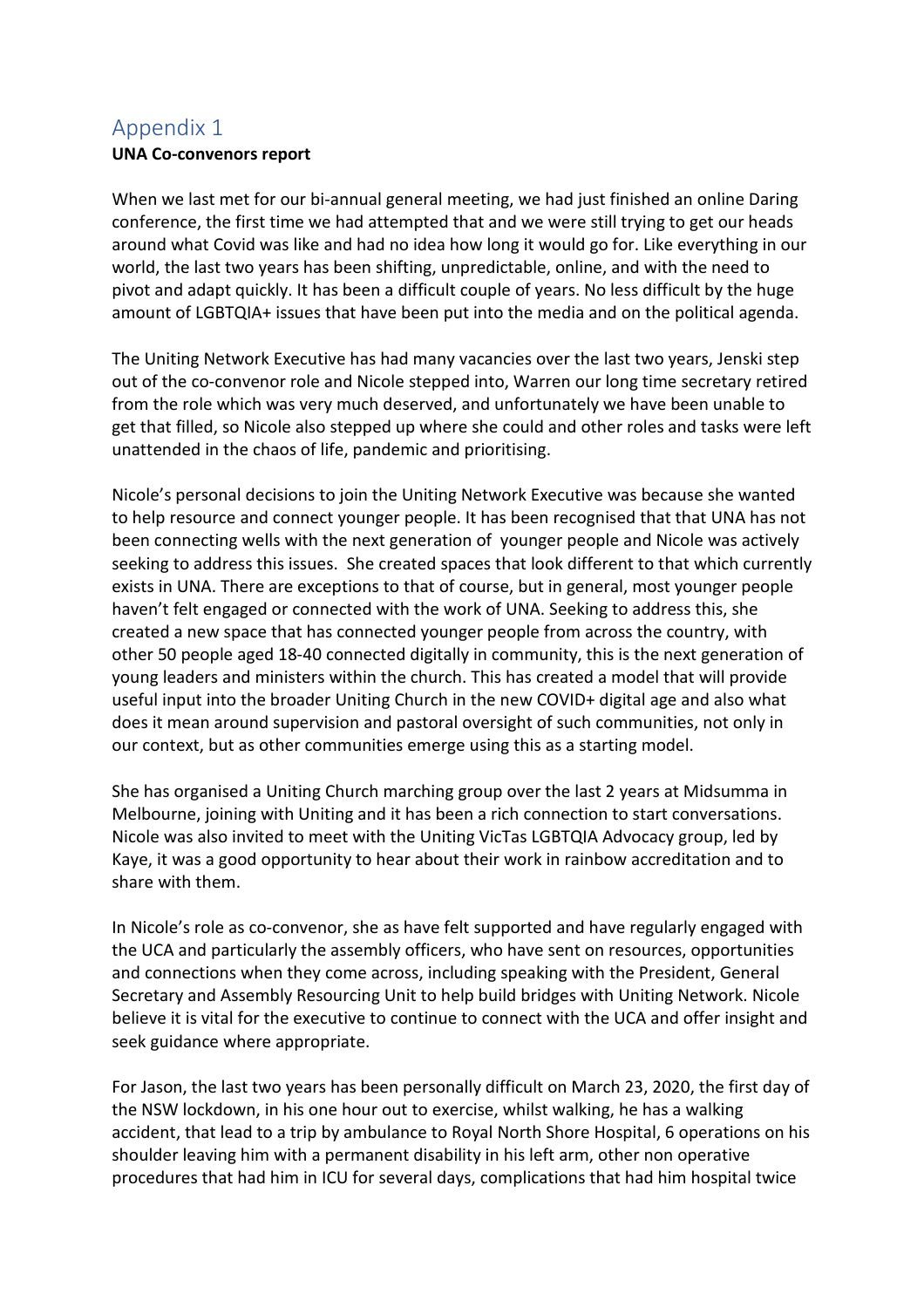for 7 weeks and an out patient at the Royal Rehabilitation Hospital for six months. As you may imagine all of this has had some significant mental health impacts that have flowed on to his university aged kids living with him.

Neither the less, where he has had the capacity, he has continued with his co-convenor role, even joining some meetings from his "office" in his hospital room. Jason has lead a lot of the advocacy work of Uniting Network both nationally and for NSW/ACT. Jason Prepared four extensive submission to various federal government inquiries into the former Federal Government's proposed Religious Discrimination Bills. As part of this Jason regularly met with Equality Australia briefing sessions and other community groups, to gain insights into some of the particular technical and legal issues in the legislation. The support from and relationship with Equality Australia and the Public Interest Advocacy Centre has proved very valuable.

We were called as witnesses to the Federal Parliament Joint Houses Committee on Human Rights. This was jointly with the Uniting Church. This provided a very powerful voice to the Committee. The President, the Head of Uniting Care Australia, Jason Masters and Elliot Nicolas were the speakers at the hearing. We understand that Elliot is the youngest person to ever speak at that the Committee, and was the only transgender person to speak at the Committee, which was very disappointing since much of the debate was around transgender children in schools.

Jason also prepared a significant submission to a NSW Upper House Inquiry into the NSW One Nation "Parental Rights in Education Bill", which essentially allowed parents to within draw their kids from any class in public schools they didn't agree with, but more drastically could erase transgender and gender diverse kids in NSW Schools. The most draconian aspects of this legislation would have lead to the dismissal from any public school in NSW of any staff (cleaner, counsellor, office staff, nurse, teacher etc) who provided any support to a transgender or gender diverse student, and if the staff mean their teacher's license would be revoked.

The witnesses to the inquiry were biased to those supporting the legislation, and the four submissions from Christian organisations/individuals opposing the legislation were excluded from being witnesses. Fortunately the Green's member on the Committee asked many witnesses to provide a response on notice to the summary recommendations on our submission.

Nicole has actively worked on conversion practice advocacy, working with WA people on bringing a proposal to their Synod, with SA groups on advocacy, and closely with on Victorian legislation. UNA also put a submission in for the Tasmania Law Reform for conversion practices drafted by Nicole and Jason.

Nicole brought a proposal to the UCA Assembly on preventing harm from SOGICE which was passed by consensus in a closed session. I hope this will lead the church to listen and understand the impact and harm and ensure their practices do no further harm to people. We have also worked on a number of issues about trans rights and safe sex education in schools and have advocated and spoken with moderators and school principals in UCA